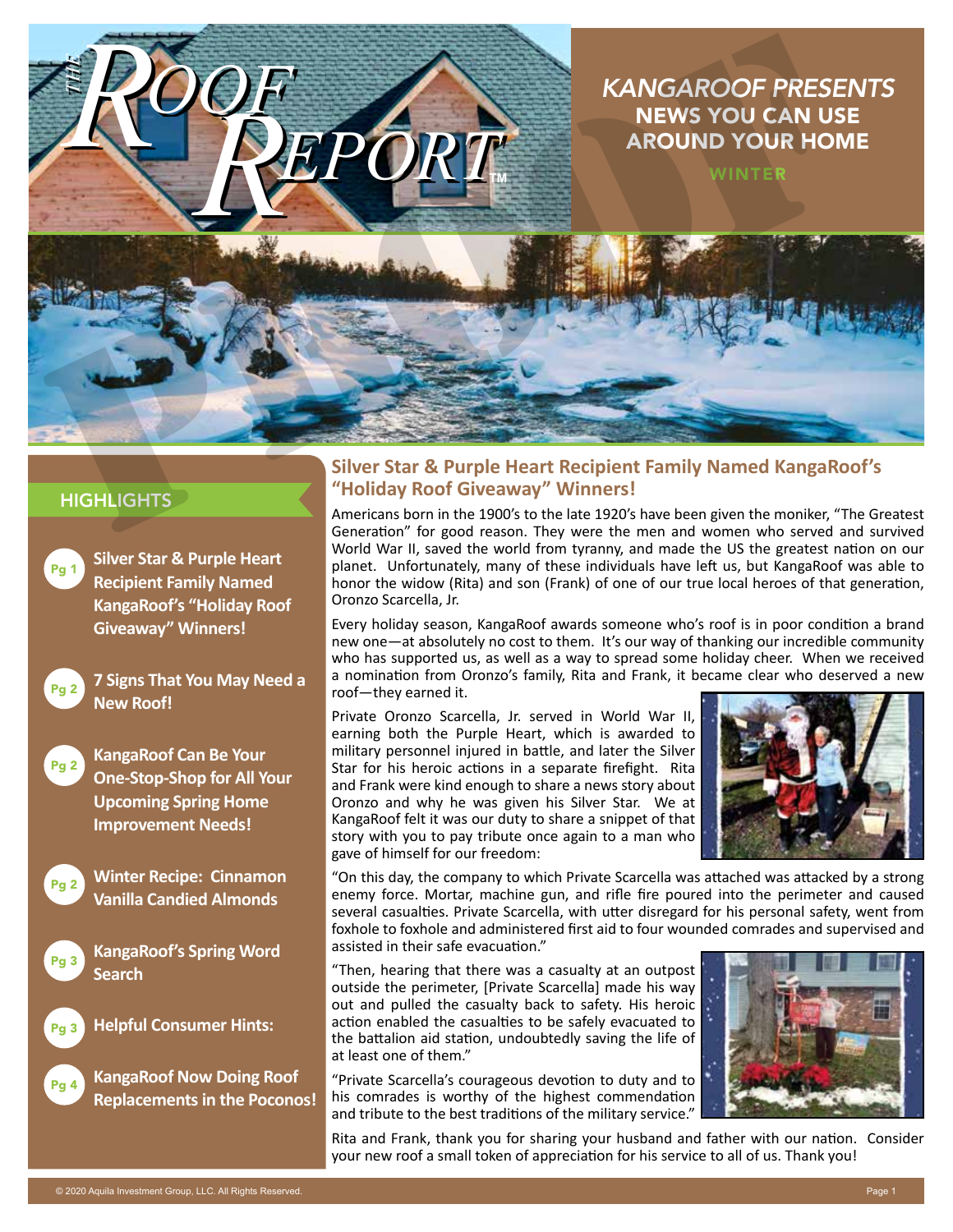## **7 Signs That You May Need a New Roof!**

## *And Why RISING Roof Materials Prices Should Motivate You to Act Soon!*

Instead of waiting for a nasty leak to give you a sign that you need a new roof, here are some other, less destructive signs that you can look for. These are the "7 Signs That You May Need a New Roof."

- 1. Roof age How old is your existing roof? You should have your roof inspected by a professional every year, but once it passes the 10-year mark, it should absolutely be inspected annually.
- 2. Curling and buckling of shingles Shingles that are curled or buckling is another sign that you may need a new roof. Look at the slopes of your home that have direct sunlight. If so, they're definitely worth having inspected.
- 3. Damaged valleys Valleys are one of the most important areas of your roof. Water runs through valleys into gutters. Should a valley be compromised, it's not a matter of if you will have a leak, but when.
- 4. Missing shingles When shingles are missing, that means the elements are able to directly contact your roof's underlayment and potentially find away into your attic and eventually your ceiling.
- 5. Chimney flashing If your flashing consists of roof cement or tar, it may need to be replaced with a long-term, watertight fitting, which would be a metal flashing system.
- 6. Shingle granules in the gutters Look in your gutters to see if they are loaded up with granules. Roofs tend to lose more granules toward the end of their lifecycle.
- 7. Daylight through the roof boards Go in your attic and see if there is any daylight coming through the roof boards. Also check for moisture in the insulation.

Often it's difficult to determine with your own eyes how well your roof is or is not doing. That's why KangaRoof can happily provide you with a complete inspection. And if you're considering investing in a new roofing system, now is honestly the best time. As you may have seen in the news, oil prices are increasing. That means roofing prices are increasing. That also means our prices will be increasing. Now, we offer a wide array of financing options to make that investment as easy on your pocketbook as possible. But why pay considerably more in a year when you can pay much less today. Call us for more information! anules toward the end of their lifecycle.<br>Wildt through the roof boards – Go in your attic and see if there is any daylight coming through the roof boards<br>eck for moisture in the insulation.<br>It's difficult to determine wit

## **KangaRoof Can Be Your One-Stop-Shop for All Your Upcoming Spring Home Improvement Needs!** *And Why RISING Roof Materials Prices Should Motivate You to Act Soon!*

These months may be frosty, but before you know it, spring will be here. If you're anything like most Americans, spring time is the best time to clean and improve your home! At KangaRoof, we know spring is here because our friends begin rattling our phones looking for help. And that's what we wanted to talk to you today about…

If you're receiving this newsletter, odds are you've allowed us to serve you, or we've served a friend or family member of yours. You know the level of work we provide, the professionalism we demonstrate, and the care we insist on pouring into each and every job. But what you may not realize is KangaRoof does much more than roofing!

KangaRoof can be your one-stop-shop for all your home's exterior needs. We have a roster of professionals eager to help you in each of these types of work:

- Roofing
- Windows
- Siding
- Gutters
- Doors
- Garage Doors
- Blow-In Insulation

As always, all of our work comes with the best warranties and guarantees. And we offer a multitude of financing options to best fit your budget—because everyone should be able to afford the very best. We look forward to serving you in the near future with whatever springtime project you have in mind.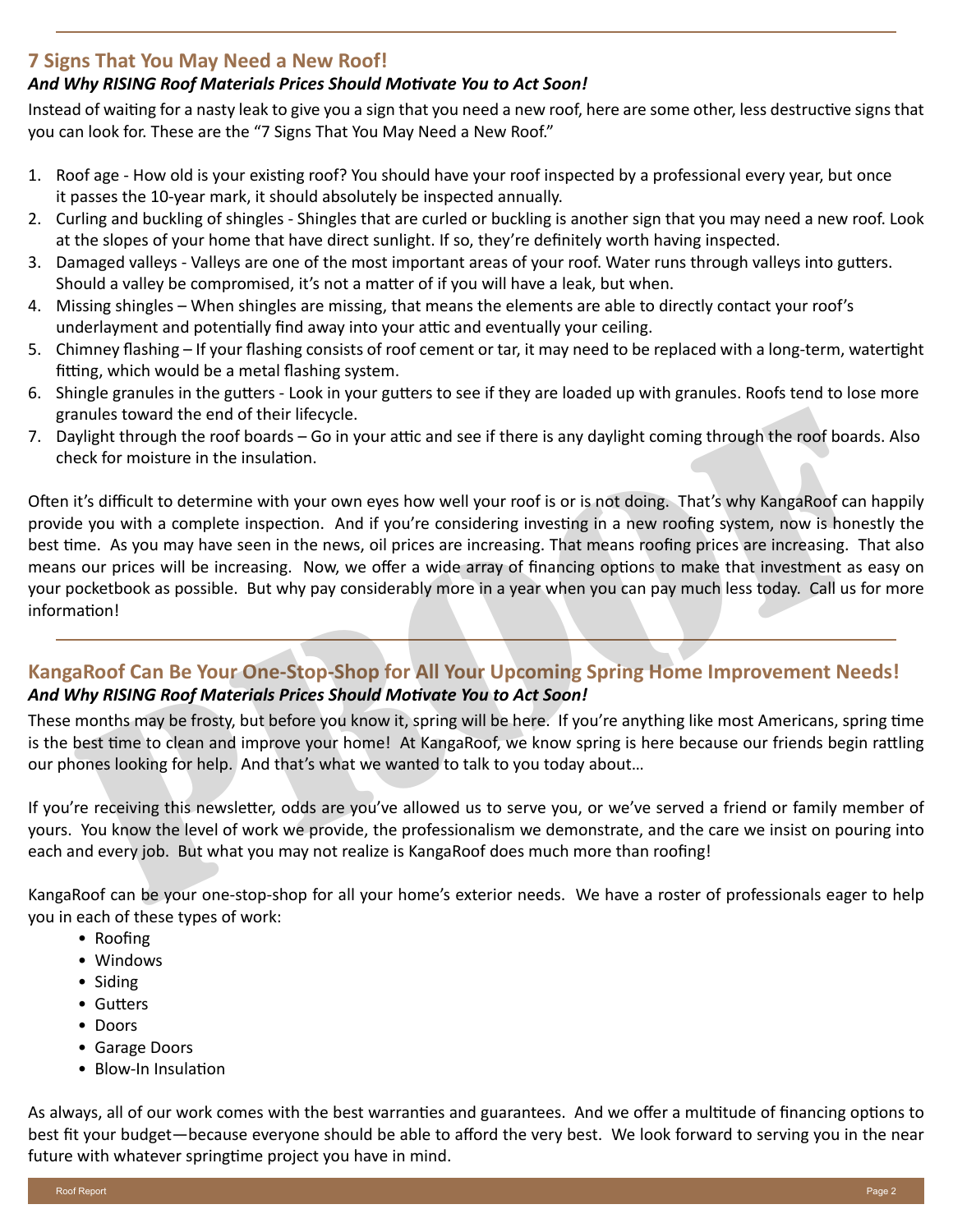# **RECIPES**

## **Cinnamon Vanilla Candied Almonds**

#### **Ingredients**

- ½ cup granulated sugar
- ½ cup packed dark brown sugar
- 1 tablespoon cinnamon
- ½ teaspoon salt
- ¼ teaspoon ground cayenne pepper
- 1 egg white
- 1 tablespoon vanilla extract
- ¼ teaspoon almond extract
- 3 cups almonds

#### **Preparation**

- 1. Preheat oven to 250 degrees. Line baking sheet with parchment paper; set aside.
- 2. In a bowl, combine granulated sugar, dark brown sugar, cinnamon, salt and ground cayenne pepper; set aside.
- 3. In a large bowl, whisk egg white until frothy. Then whisk in vanilla extract and almond extract.
- 4. Add almonds and stir to coat. Add sugar mixture and stir. Evenly spread almonds on lined sheet and place in oven for 65 to 70 minutes, stirring every 15 minutes.
- 5. Cool completely. Makes 3 cups

## **KangaRoof's Spring Word Search: Win a \$100 Gift Certificate to Your Favorite Restaurant!**

Complete our KangaRoof Word Search, and you'll be entered into a drawing to win a **\$100 Gift Certificate to Your Favorite Restaurant.**

To submit an entry, take a picture of your completed puzzle and email it to abrooksconstruction@verizon.net, message us a photo to us on Facebook (KangaRoof PA), or mail it to 2911 Ford Road, Bristol, PA, 19007.

The contest ends March 31, 2021! **PLEASE – Write your NAME, CELL PHONE, & EMAIL** on your entry, so we can reach you when you win!!!

| $\sim$ coopoon ground cayering                    |               |                                                          | APRIL       |                   |        |                                              | <b>CLEANING</b>   |                   |    |                  |               |                 | <b>MARCH</b> |     |                         |
|---------------------------------------------------|---------------|----------------------------------------------------------|-------------|-------------------|--------|----------------------------------------------|-------------------|-------------------|----|------------------|---------------|-----------------|--------------|-----|-------------------------|
| pepper                                            | <b>BREEZE</b> |                                                          |             |                   |        | <b>KITE</b>                                  |                   |                   |    | <b>PUDDLES</b>   |               |                 |              |     |                         |
| 1 egg white<br>٠                                  |               | <b>JACKET</b><br><b>MAY</b><br>RAINBOW<br><b>SHOWERS</b> |             |                   |        | PICNIC                                       |                   |                   |    |                  |               | SEASON          |              |     |                         |
| 1 tablespoon vanilla extract                      |               |                                                          |             |                   |        | RAINCOAT<br><b>SPRING</b><br><b>UMBRELLA</b> |                   |                   |    |                  |               | <b>SUNSHINE</b> |              |     |                         |
| 1/4 teaspoon almond extract                       |               |                                                          |             |                   |        |                                              |                   |                   |    | <b>WINDY</b>     |               |                 |              |     |                         |
| 3 cups almonds                                    |               |                                                          |             |                   |        |                                              |                   |                   |    |                  |               |                 |              |     |                         |
| Preparation                                       |               |                                                          | <b>THAW</b> |                   |        |                                              | <b>BREAK</b>      |                   |    |                  |               |                 |              |     |                         |
| 1. Preheat oven to 250 degrees. Line baking sheet |               |                                                          |             | <b>BASEBALL</b>   |        |                                              | <b>CLOUDS</b>     |                   |    |                  |               |                 |              |     |                         |
| with parchment paper; set aside.                  |               | D                                                        | M           | <sub>S</sub><br>D | B      | R.                                           | E                 | Е                 | Z. | E                | Q             | Н               | Ε            |     | Z                       |
| 2. In a bowl, combine granulated sugar, dark      |               | K.                                                       | A<br>C.     | E R<br>S          | B<br>U | $\sf X$<br>N                                 | $\mathsf{P}$<br>S | $\mathsf{A}$<br>H | E  | V<br>N           | M<br>Ε        | A<br>K          | R<br>Ð       |     | H                       |
| brown sugar, cinnamon, salt and ground            |               |                                                          |             | D                 | R      | R                                            | G                 | S                 | A  | C                | $\mathcal{Z}$ | M               |              |     | -F                      |
| cayenne pepper; set aside.                        |               |                                                          |             | $\mathsf{X}$<br>D | C      | D                                            | W                 | Y.                | N  | S                | B             |                 |              |     | R                       |
| 3. In a large bowl, whisk egg white until frothy. |               |                                                          |             | П<br>U            |        | X                                            |                   | W                 | K  | R                | A             | S               | N            | N   | $\overline{\mathsf{A}}$ |
| Then whisk in vanilla extract and almond          |               | Κ                                                        |             | P<br>W            | P      |                                              |                   |                   | Ε  | F                | S             | Q               |              |     |                         |
| extract.                                          |               |                                                          | S           | E<br>A<br>P       |        |                                              |                   |                   |    | w                | F             |                 |              |     | -N                      |
| 4. Add almonds and stir to coat. Add sugar        |               |                                                          |             | S<br>O            |        |                                              |                   |                   |    | $\left( \right)$ | B             | N<br>F          |              |     | B<br>O                  |
| mixture and stir. Evenly spread almonds on        |               | D                                                        |             |                   |        | R                                            |                   |                   |    |                  |               |                 |              |     | W                       |
| lined sheet and place in oven for 65 to           |               |                                                          |             | N                 | S      | G                                            |                   |                   |    |                  |               |                 |              |     | C                       |
| 70 minutes, stirring every 15 minutes.            |               | N                                                        |             |                   | G      | N                                            |                   | N                 |    |                  |               |                 |              |     | K                       |
| 5. Cool completely. Makes 3 cups                  |               |                                                          |             | N                 |        | н                                            |                   | Κ                 | G  | м                | B             | н               |              |     |                         |
| Recipe by Nielsen Massey                          |               |                                                          | F           | P<br>F            |        |                                              | N                 |                   | C  | N                | O             | S               | A            | E S |                         |
|                                                   |               |                                                          |             |                   |        |                                              |                   |                   |    |                  |               |                 |              |     |                         |
|                                                   |               |                                                          |             |                   |        |                                              |                   |                   |    |                  |               |                 |              |     |                         |
| ful Consumer Hints:                               |               |                                                          |             |                   |        |                                              |                   |                   |    |                  |               |                 |              |     |                         |
|                                                   |               |                                                          |             |                   |        |                                              |                   |                   |    |                  |               |                 |              |     |                         |

## **Helpful Consumer Hints:**

#### *Info You Should Know when Choosing Residential Contractors*

Often homeowners will ask us why we charge a diagnostic fee to come out and evaluate their home. We explain that most other professionals do the same; for example, even though you may be perfectly healthy, your doctor charges for a checkup. Our roofing technicians go through a rigorous training process before being allowed to evaluate and touch your roof. And for that diagnostic fee, we perform a FULL diagnostic of your roof before ever making any type of recommendation.

The response we often hear is, "Your competitors don't charge one?" The truth is they do, except they hide it or build it into their final price. That can be said for the roofing industry, as well as any other skilled trades, like plumbing, electrical, or HVAC. Furthermore, I would be wary of any company eager to run to your house for free, as we've seen, these "contractors" are quick to push a new roof first and foremost, when a repair might be a logical option for you to also consider.

At KangaRoof, we'd rather be upfront about all of our services and their charges, which is why we tell you about our diagnostic fee right away. That's the type of company we think you'd rather work with—not someone who's hiding something.